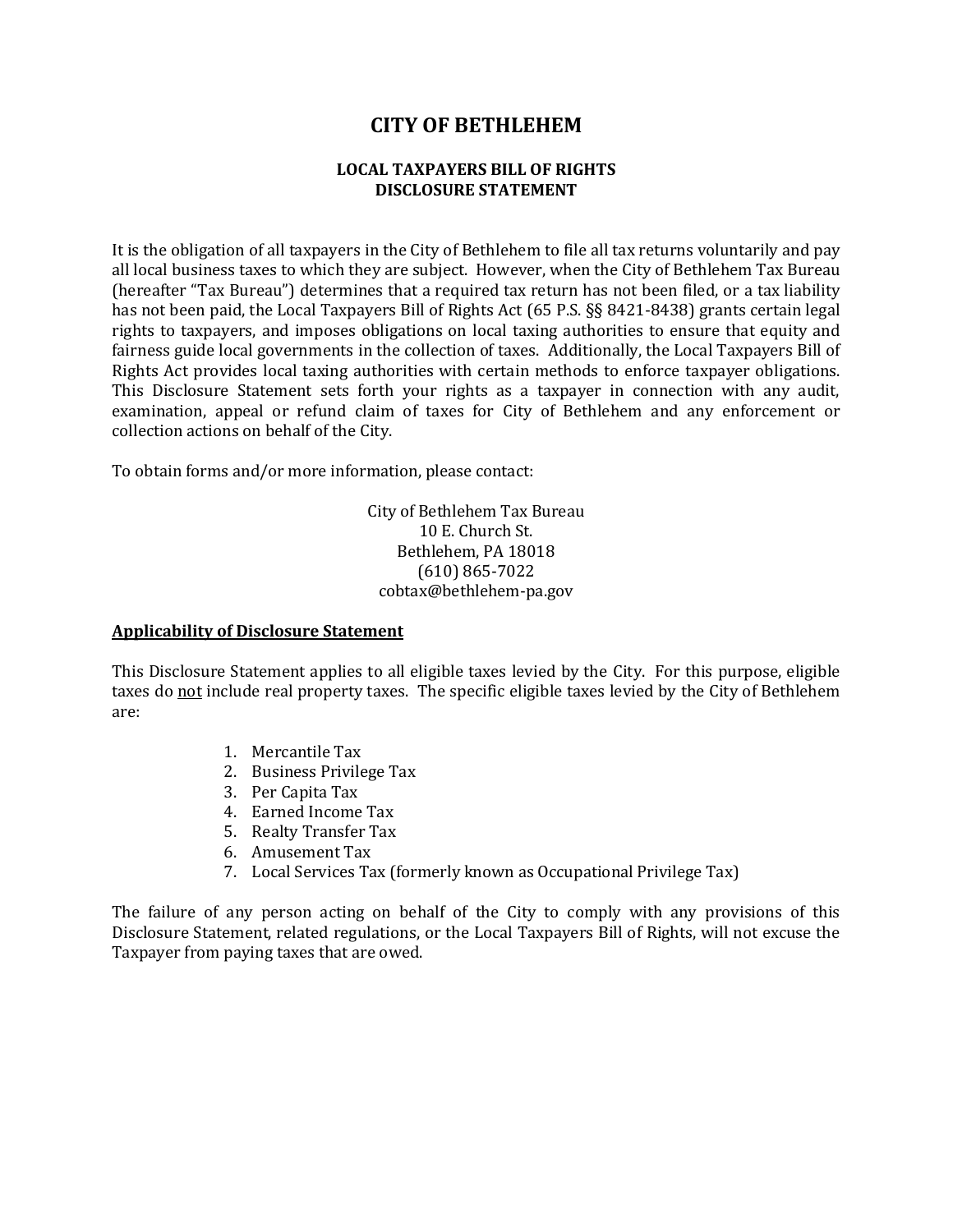#### **Audits or Examinations**

If we contact you about your tax return or payment of any eligible taxes, we will send you a letter with either a request for more information or a reason why we believe a change to your tax return or taxes is required. If we request information, you will have at least thirty (30) calendar days from the date of the mailing to respond. Reasonable extensions of time will be granted upon application in writing for good cause shown. We will notify you of the procedures to obtain an extension with our initial request for information. In general, our initial inquiry may include taxes required to be paid or tax returns required to be filed during the three (3) years prior to the mailing date of our notice. However, if you have failed to file tax returns in any of the six (6) years prior to the mailing date of our notice, or if we have sufficient information to indicate that taxes are owed and have not been paid in that period, our initial request for information may include tax returns or taxes due for up to six (6) years prior to the mailing date of our notice.

If you give us the requested information or provide an explanation, we may or may not agree with you. If we do not agree with you, we will explain in writing our reasons for asserting that you owe tax (which we call an "assessment" or "underpayment"). Our explanation will include: (1) the tax period or periods for which the underpayment is asserted; (2) the amount of the underpayment detailed by tax period; (3) the legal basis upon which we have relied to determine that an underpayment exists; and (4) an itemization of the revisions we have made to your tax return or report that resulted in our decision that an underpayment exists.

We may require you to provide copies of federal and Pennsylvania tax returns when that information is reasonably necessary for the enforcement or collection of tax and the information is not reasonably available from other sources. For purposes of Business Privilege and Mercantile Taxes, you will be required to provide your federal and or state tax returns because this information is not otherwise available to the City.

# **Appeals of Decisions**

If we notify you that you owe more tax and you do not agree with our decision, you may appeal our decision by filing a Petition for Review by Local Tax Hearing Officer within ninety (90) days of the date of the mailing of the Assessment Notice. If we file a legal action against you to collect delinquent taxes and you did not file a Petition for Review by Local Tax Hearing Officer, you can still defend against the collection action. If you do file a Petition for Review by Local Tax Hearing Officer, the Petition must either be in our hands or postmarked by the U.S. Postal Service within this 90-day period.

The Petition must explain the legal basis for your position and include all supporting documents. The Petition form is available from the City of Bethlehem Tax Bureau. After your Petition is received, we will notify you of a hearing date, if you requested a hearing. A Decision by the Local Tax Hearing Officer, who is appointed by the City, will be made within sixty (60) days of the date your complete and accurate Petition is received, unless you waive the right to a decision within sixty (60) days. If you do not agree with the Decision of the Hearing Officer, you may appeal to the Court of Common Pleas.